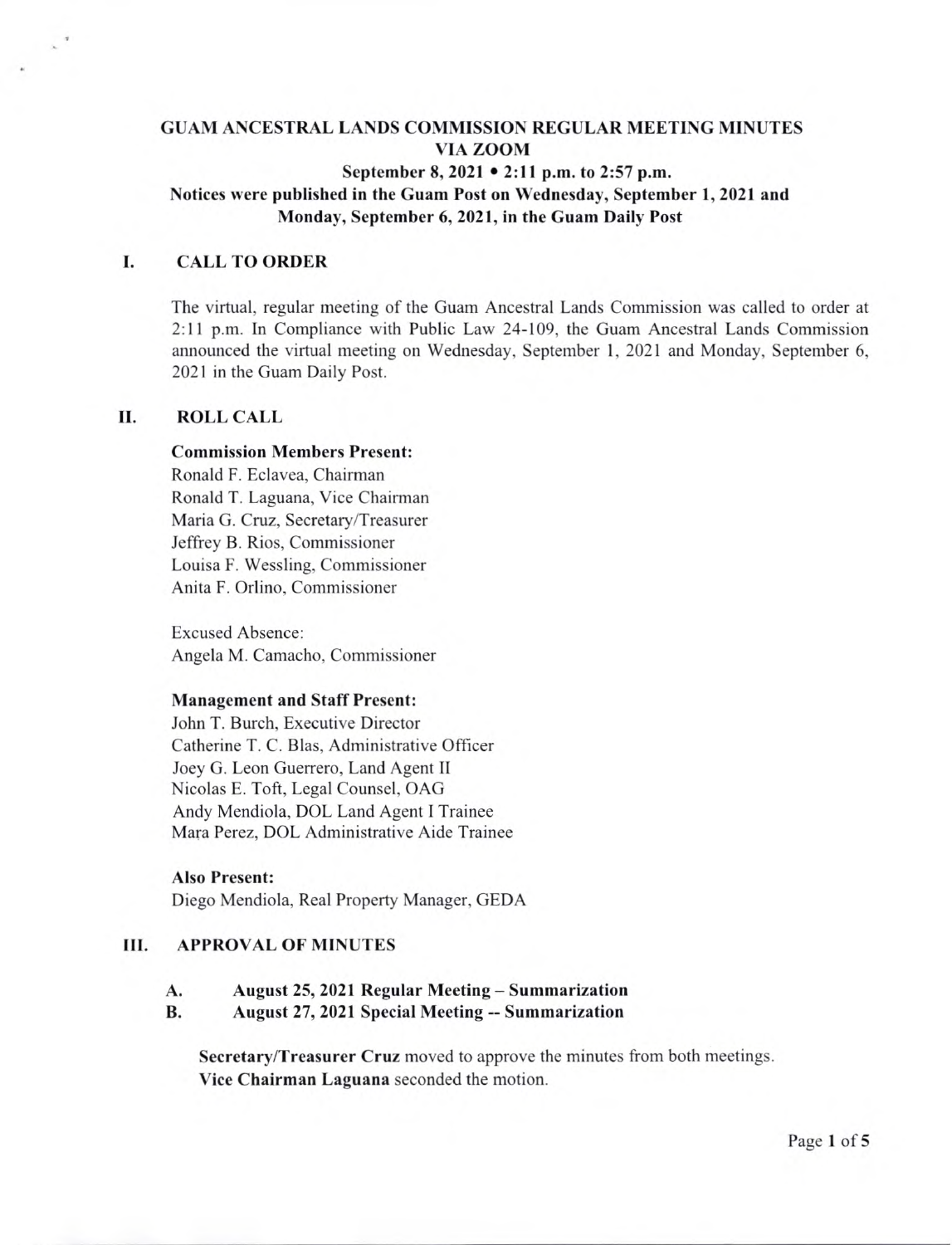Commissioner Wessling abstained from voting, because she had been unable to attend either meeting.

Chairman Eclavea called for a vote and said the motion passed.

### **IV. EXECUTIVE DIRECTOR'S REPORT**

The following are updates for the Guam Ancestral Lands Commission.

#### **GALC - COAST360 Account Balances:**

Two of the Commission's share accounts at Coast360 will be maturing on October 18, 2021. Because of low interest rates, I am recommending to extend after maturity, the period of deposit for three months with automatic rollover Account 0406 and Account 0407 from the *Land Bank Trust Fund* in the *Trust for Guam Ancestral Lands Commission* inclusive of the principal and all interest earned. More specifically:

**a. After** maturity, **extend the period of deposit of One Million** Thirty **-Three Thousand Two Hundred Dollars (\$1,033,200) plus all interest earned** from the *Laud*  Bank Trust Fund Account 0406 to "3 Month Jumbo Term Share"; and

**b. After maturity, extend the** period of deposit of Two **Million One Hundred Thousand Dollars (\$2,100,000)** plus all interest **earned from the** *Land Bank Trust Fund* Account 0407 to "3 Month Jumbo Term Share".

#### **GALC - Petty Cash Fund Replenishment:**

On January 27,2021, the Board of Commissioners, by majority vote, passed a motion to establish a Petty Cash Fund of Two Hundred Dollars and Zero Cents (\$200.00) to be used to cover minor expenses. That the Petty Cash Fund is to be replenished every four weeks to its designated balance with the source for replenishing the petty cash fund to be the Operations Fund Account 0200. This is the first request to replenish the Petty Cash Fund. Attached for your review and approval is Draft Resolution No. 2021-008.

Vice Chairman Laguana moved to approve Resolution No. 2021-007 and Resolution No. 2021- 008.

Commissioner **Wessling** seconded the motion.

Chairman Eclavea called for a vote and said the motion passed with no nays.

Thank you for the opportunity to present this update. Please let me know if further information is required.

Attachment A: Draft Resolution No. 2021-007 Attachment B: Account balances in the Coast360 Trust for Guam Ancestral Lands Commission Attachment C: COAST360 Jumbo Term Share Rates Attachment D: Draft Resolution No. 2021-008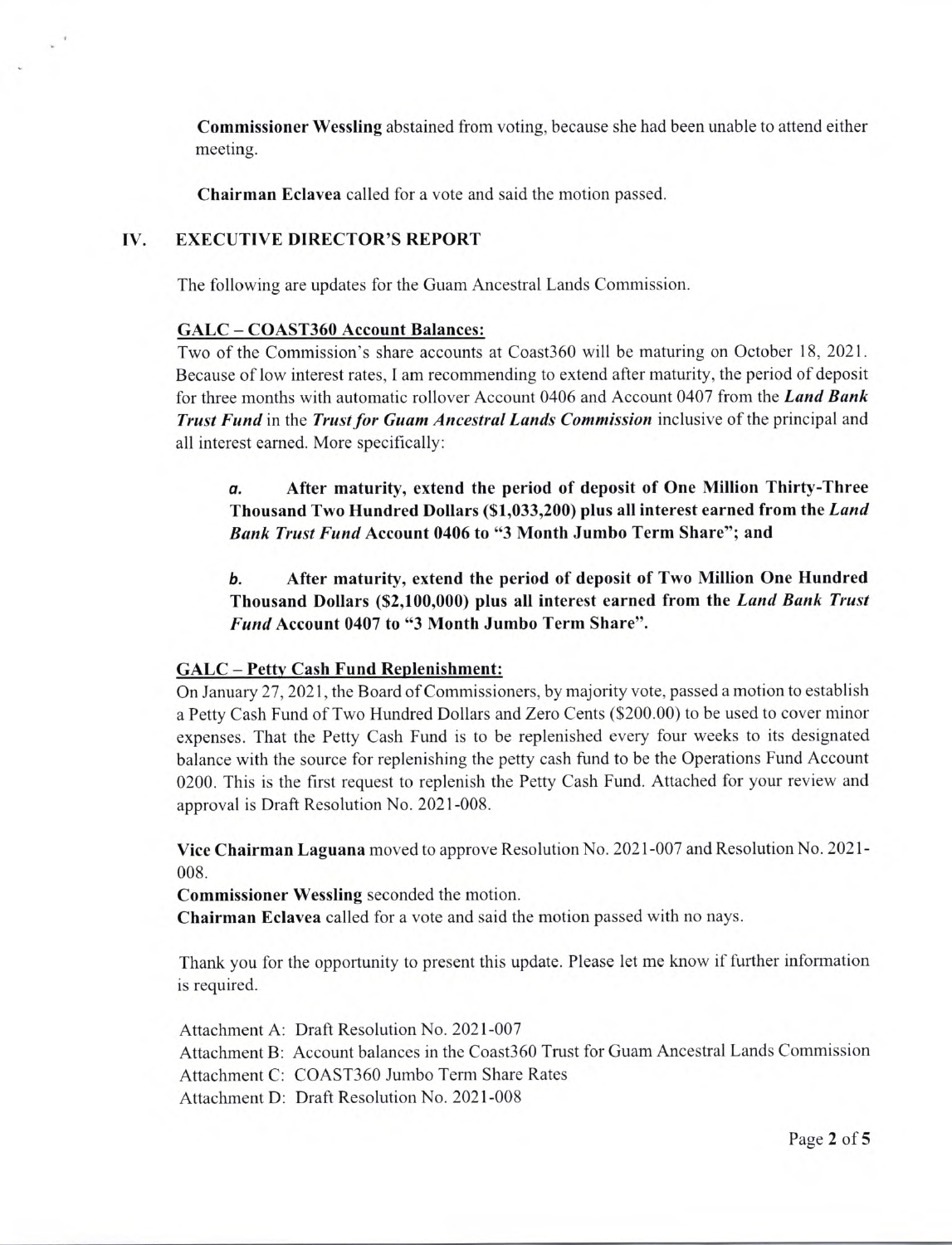### V. **GEDA PROGRESS REPORT** - Presented by Diego Mendiola

The following is a progress report on GEDA's efforts to manage Land Bank Trust properties as required by Section 1(i) of the MOU between GEDA and GALC Land Bank Trust:

### A. Wettengel Junction — Northern Market, LLC (NM)

• A response to GEDA's August 2, 2021 has yet to be received from Northern Market. This letter informed NM of the extension to September 2021 and requirements.

### **B.** Apra Harbor Parcel No. 1 (Commissary Junction) — \$3,949.63/Month

. KwikSpace - Tenant is current with its lease rents.

### C. Apra Harbor reservation F-12 (Matson)- \$27,733.00/Month

. Matson Navigation Company - Tenant is current with its lease rents.

### D. Lot Apra **Harbor Reservation F-12'R2 (Trans Steel)** - **\$500/Month**

• Tenant made a payment of \$600.00 on September 2, 2021.

### E. AT&T -Tanguisson Cable Landin Station Dededo Lot 10192--\$22,939.42/Month

- Tenant is current with its lease rents.<br>• Tenant has indicated an interest in ex
- Tenant has indicated an interest in extending its lease for 50 years.

# TIYAN **PROPERTIES**

# A. **Guam Environmental Protection Agency (GEPA) \$8,000.00/Month**

GEPA Roof Repair:

- Project has been completed.
- Letter of assurance from an independent engineer was submitted.

**Diego Mendiola** said the independent engineer was Romeo Lopez, Chief Engineer for Bascon Corporation. He said he also checked in with GEPA, and they said they are very happy with the roof repair.

**Commissioner Wessling** said she had not seen the letter of assurance and asked if it had been submitted to the Board.

**Diego Mendiola** said he submitted it to Executive Director Burch.

**Executive Director Burch** said he would forward it to the Board.

**Commissioner Wessling** said she would want to see the letter before any final payment was issued.

**Executive Director Burch** confirmed that no payment had been issued, yet.

**Secretary/Treasurer Cruz** mentioned a bill sponsored by Speaker Terlaje regarding GEPA relocating to a permanent location.

**Executive Director** Burch said GEPA received a federal grant to build a building to house GEPA. He said GEPA's relocation could take 2 to 3 years.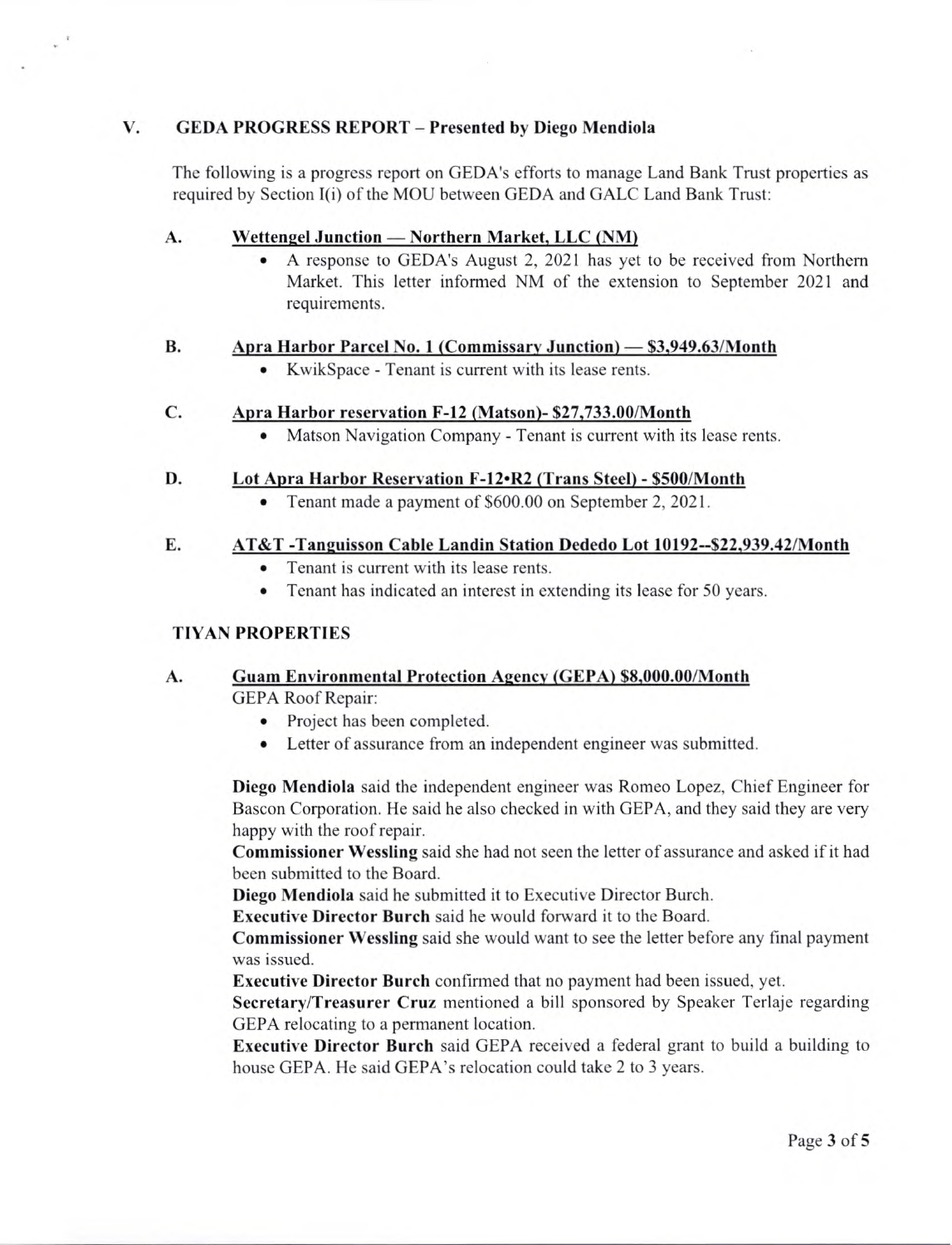## **B. DPHSS (WIC)- \$8,400/Month**

The MOU Amendment to allow GEDA to collect lease rents, as instructed by the Commission, has been completely approved and certified on Aug. 9, 2021. GEDA will resume management of this property.

#### OTHER ITEMS

A. RFPs for the 5-year lease of Nimitz Hill and Polaris Point have been reviewed and will be issued within the next 2 weeks.

**Chairman Eclavea** asked if the condition of the properties would be addressed in the RFPs. **Diego Mendiola** said any relevant information would be in the RFPs, including a general description. He added there would be opportunities to ask clarifying questions.

B. The Request for Professional Services for Development Investments is under review.

Diego Mendiola said GEDA's Director is back in the office, and they would like to set up a meeting to discuss GALC's request for Professional Services for Development Investments.

Should you have any questions, please contact Tony Arriola at 647-4332. Si Yu'os Ma'ase' for your continued support in generating revenues for the beneficiaries of the Trust.

#### VI. **OLD BUSINESS**

A. GEDA MOU Status

Chairman Eclavea said this was covered in GEDA's report.

B. Other Investment Evaluation Service

**Executive Director Burch** reported on his meeting with David Beaver, Senior Vice President at Merrill Lynch. He said Merrill Lynch can no longer represent government agencies, but that Mr. Beaver would send him some names of financial advisors to consider. Mr. Beaver also mentioned diversifying. In the meantime, Merrill Lynch can provide information on policies that GALC could develop before considering investment opportunities. He also mentioned a government grant program that Trans Steel would qualify for. It is unclear if Northern Market would qualify for the grant, but GEDA said they would inform them of the program. He said Northern Market's deferment currently totals about \$900,000. GEDA also mentioned buying shares at the Bank of Guam.

#### **VII. NEW BUSINESS**

#### VIII. PUBLIC COMMENTS

IX. ANNOUNCEMENTS